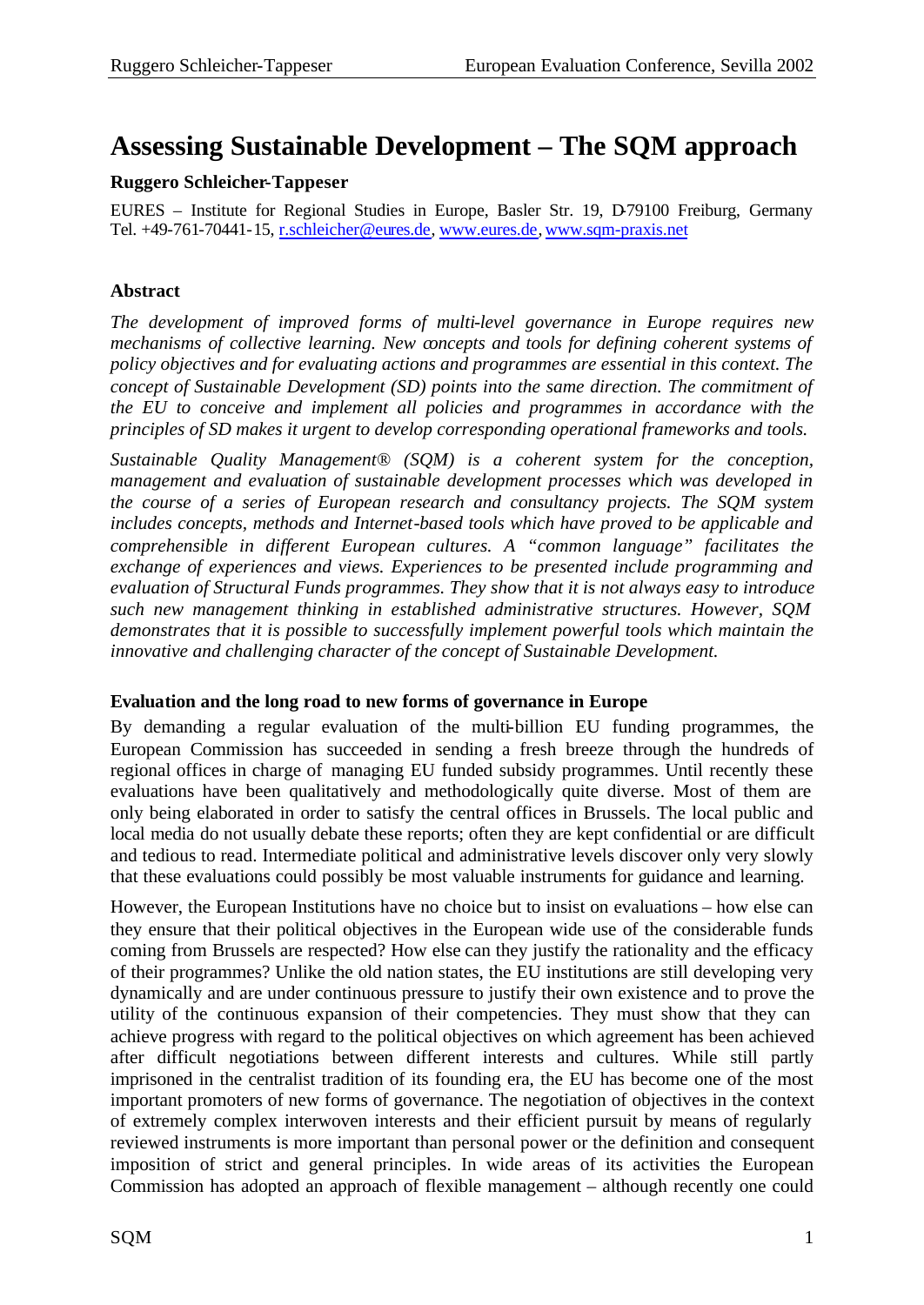observe a revival of the old command-and-control approaches as a reaction to financial scandals.

The present discussions concerning the reform of European Institutions show again that we are experiencing a long and difficult transition towards new forms of political guidance in Europe, of new forms of governance in which the interaction of responsibilities at different levels, the participation opportunities for citizens, and the transparency of negotiation processes are being newly defined. The development of increasingly complex globally networked structures and interactions calls for the development of new approaches which facilitate orientation and open new opportunities. The recent White Paper on European Governance by the EU Commission proposes that the principles of *openness, participation, accountability , effectiveness and coherence* should guide the necessary reforms (European Commission 2001). Systematic evaluation procedures and their public use will have to play a decisive role in this context.

From its beginnings the European Union faced the difficult task of formulating policies which take into account very different traditions, conditions, and cultures. Founded in the era of undisputed industrialism, the European Community initially relied on standardisation, alignment, and centralised steering. But this approach encountered increasing and sometimes insurmountable difficulties, especially in the sphere of agricultural and environmental policies. As a consequence, in many fields the old "command-and-control" approach has been replaced by more flexible policies (see e.g. Prittwitz 2000). With the growing influence of European policies and increasing European integration in the most diverse areas of private, public and economic life, the necessity of respecting and actively taking into account regional specificities is growing. With the upcoming EU enlargement towards the East, the challenge of diversity has definitely reached a dimension where centralistic steering becomes illusionary. Under these circumstances *subsidiarity* becomes a key concept – and consequently the disputes about its interpretation have become intense.

There is an increasing fear that in the increasingly complex and global strands of negotiations, politics is degenerating into a mere marketplace, democratic control is being lost, and powerful specific interests succeed in pushing themselves to the fore. In this situation the concept of territory in combination with the concept of subsidiarity could be essential for providing guidance to all actors.

Political institutions at all levels essentially represent the political will of the citizens of a particular territory. In this they are particular, and differ from other interest groups, such as companies or NGOs. The spatial unit has always been the most important category for the integration of different dimensions of development and as such it regains its importance today, especially in the context of the discussion on Sustainable Development. In representing the citizens of a territory, political institutions have a particular democratic legitimacy and also a particular responsibility with regard to all aspects of life and development.

The principle of subsidiarity is increasingly recognised as being essential for structuring the increasingly complex relationships between different political and administrative levels – it can be helpful in defining the roles of the individual levels within the framework of common shared responsibilities. With five to seven levels of territorial representation in Europe, the system of multi-level governance has become very complex and often lacks the transparency required for democratic legitimacy. However, the repeated attempts to assign the full responsibility for specific subjects, policy fields or tasks to specific levels are not appropriate to the complexity of our societies and there is a tendency to fall back to centralistic approaches. Another approach is to acknowledge explicitly the shared responsibility of the different levels and to structure the responsibility using the principle of subsidiarity which states that the intervention of higher levels is useful only where lower levels are not capable of resolving a problem. The idea of a rather comprehensive and exclusive competence in an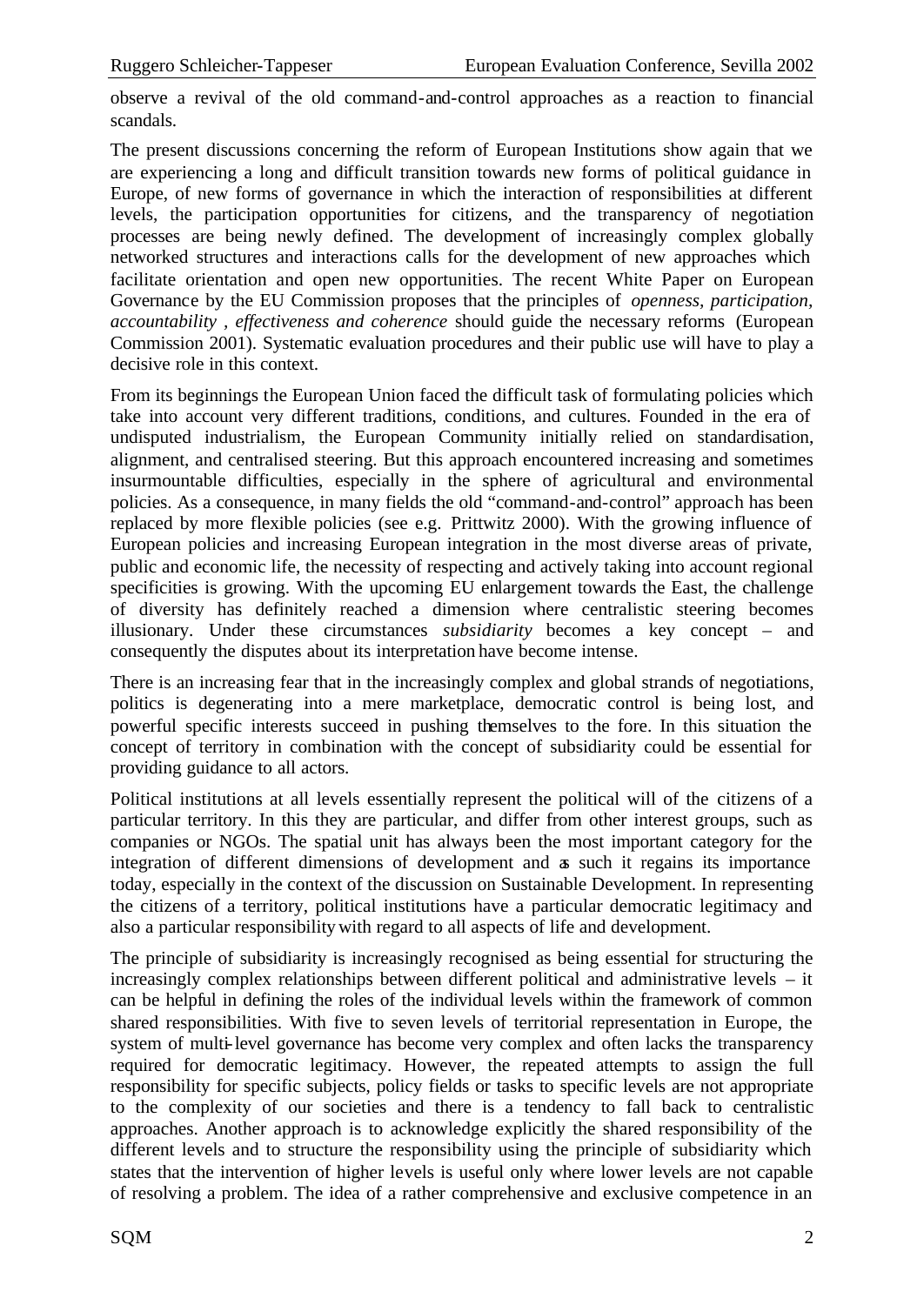area is replaced by the taking of responsibility for contributing to the attainment of common objectives. The specific objectives and means of each level need to be defined and revised in regular negotiations. Therefore, the approach of sharing responsibility in the spirit of subsidiarity can only function if the objectives, the means, the difficulties and the progress in attaining them are transparent to all actors concerned – in a democratic system this must also include the public. Today we are still far away from having this kind of transparency.

Evaluation, in conjuction with clear systems of objectives, will therefore have to play an important role in the development of new forms of democratic and efficacious governance in an enlarged European Union. Utilised as learning instruments in the spirit of subsidiarity, evaluations will help to enhance the self-responsibility at all political levels – and the reports will no longer be written to end up in a pile in an office in Brussels.

#### **The challenge of sustainable development**

Since the Amsterdam Treaty of 1997, the European Union has required that all policies and programmes funded by the EU be conceived and implemented in accordance with to the principles of Sustainable Development. The regulations for the new generation of the European Structural Funds (1999) and more recently the EU Strategy for Sustainable Development decided at the Gothenburg Council (2001) have confirmed this commitment. However, until now, operational tools that allow the assessment of the fulfilment of this commitment are largely lacking.

The reasons for this deficiency are to be found in the essence of the fundamental concept of Sustainable Development. It is an idea that has been publicly discussed for less than two decades. Sustainable Development is not only a new concept, it is a new paradigm, and it requires viewing many things from a new perspective. To understand what that implies takes time and meets with resistance. The whole institutional system is confronted with a serious challenge (Minsch et al. 1997, Jänicke / Jörgens 2000)

Since the Rio Conference in 1992, the call for Sustainable Development has led to many disputes about its interpretation. The growing consensus, which emerges meanwhile from these discussions, is that Sustainability is a general idea, a "regulative idea" in the Kantian sense, as are, for example, beauty, freedom or health (Homann 1996). It cannot be assessed or achieved by simple rules, it needs interpretation in a specific context.

The concept of Sustainable Development was invented because of the obvious shortcomings of conventional development approaches. It presents two basic challenges:

Whereas the extraordinary development of technology, industry and large organisations of the modern age were strongly based on an increasingly sophisticated differentiation and specialisation, the concept of sustainable development stresses the necessity of an *integrated consideration of different dimensions of development*. Considering simultaneously different dimensions in order to avoid counter-productive effects is not an easy task for highly differentiated administrations. More difficult still is to systematically look for synergies and win-win solutions. Different actors, different organisations, different disciplines will need to cooperate more fully.

Sustainable development (SD) requires *openness towards the future* – for "development that meets the needs of the present without compromising the ability of future generations to meet their own needs" (WCED 1987) we need not only to conserve potentials and resources but also to encourage innovation in the right direction and to improve the ability to learn. Learning may include the shifting of perspectives and priorities. Therefore, the concept of SD and corresponding assessments must also allow for changing objectives and priorities over time. Sustainable development is an open process. "Sustainability" can never be achieved definitively. Yardsticks change as your knowledge increases.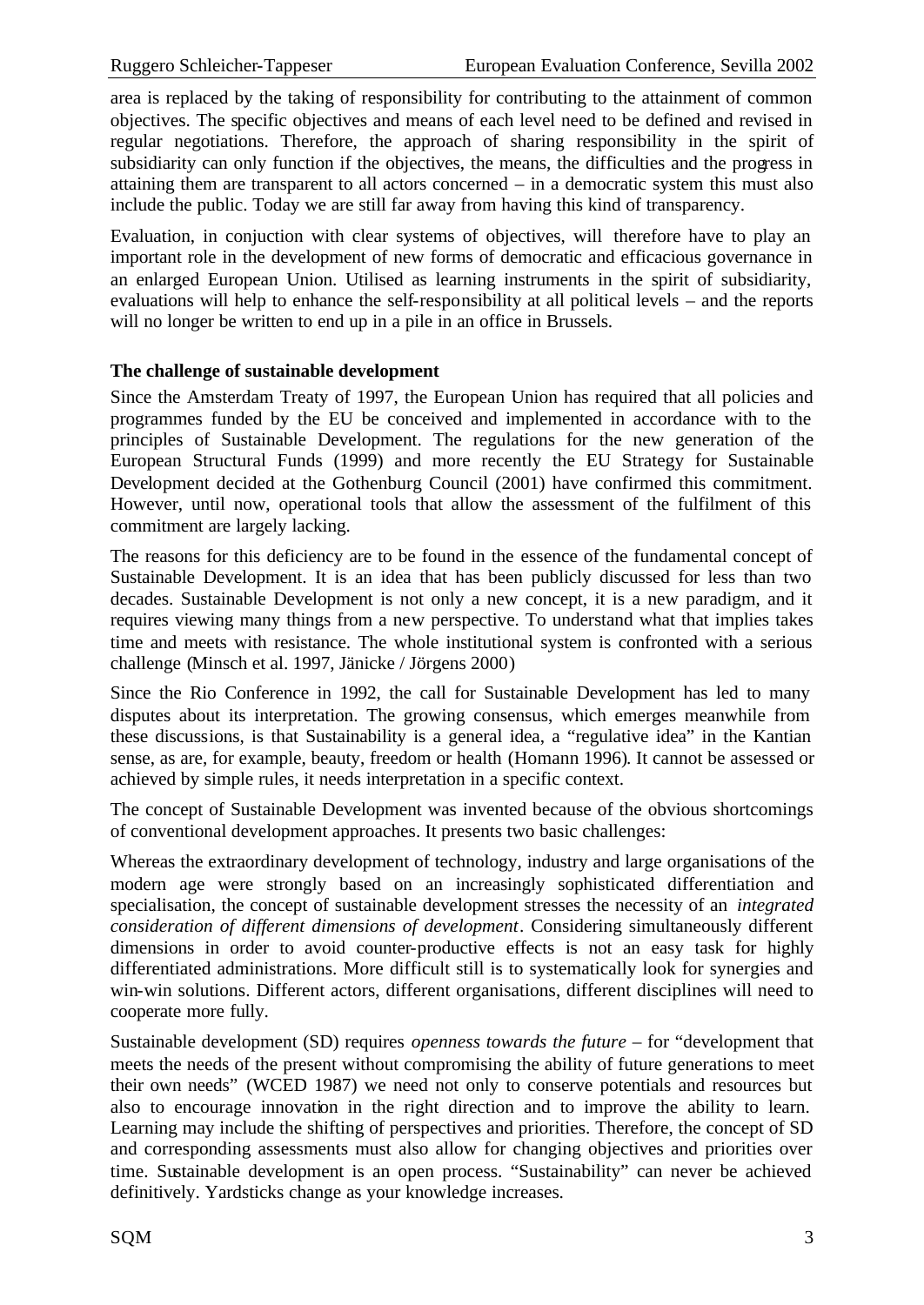Two additional challenges emerge in formulating Sustainable Development policies at the European Union level:

Across Europe the cultural, the political, the economic and the environmental contexts of development vary considerably. Nevertheless, European policies need a common framework that is able to deal with this *diversity of contexts*. Assessments will need to take into account differences between contexts and at the same time allow for comparisons. For transferring experiences, a description and an understanding of these differences is necessary.

European policies often concern five or six political or administrative levels, from the European level to the local level. Transparency and participation are high priority principles of the EU. A coherent sustainable development policy across the Union requires *multi-level governance:* appropriate systems for ensuring co-ordination and an integrated view of the responsibilities and activities of all levels are needed (Hey / Schleicher-Tappeser 1998).

### **Assessing Sustainable Development**

These challenges arising from the concept of sustainable development lead to considerable difficulties in the assessment of "Sustainability" when using conventional approaches:

- How does one look simultaneously at different dimensions of development? How does one integrate different disciplines? How does one measure a balanced development?
- How does one account for changing views? How does one guide and encourage innovation?
- How does one account for different contexts and priorities in different European regions and cultures?
- How does one ensure transparency and shared responsibility across a hierarchy of political levels? How does one deal with such a wide range of issues and the complexities of their interrelationships over space and time in a dialogue between experts, politicians and the public?

Many attempts have been made to reduce the whole issue of Sustainable Development to a limited number of easily comprehensible indicators that can be measured and monitored using conventional means. These approaches have been very useful for gaining a quick overview. However, limiting the assessment to the measurement of a standardised set of indicators has not led to a satisfactory response to the abovementioned challenges. Such a conventional approach easily leads to the reproduction of a sectoral view– it is not able to deal with views and priorities which change over time, and often it is not felt to be adequate to the specific local situation. In practice, the wide variety of initiatives that have attempted to assess progress in the direction of sustainable development (such as local agendas, state programmes, companies etc.) have often devoted considerable efforts to developing very specific and detailed assessment systems with varying levels of success.

This wide variety of approaches has for a long time given rise to polemics that argued that the concept of Sustainable Development was without any precise meaning and therefore useless. However, despite the difficulties in giving precise definitions and assessment rules, the concept has not lost its attractiveness and political effectiveness. A review of the main EU research projects concerning sustainable regional development in 1999 showed that a considerable consensus concerning the main challenges of sustainable development had grown in only a couple of years (Schleicher-Tappeser / Strati 1999). Today, we can build on a rather large consensus, as can practitioners, that SD is a useful concept that involves an open learning process, and that it makes no sense to give a detailed universal measurement rule for "sustainability".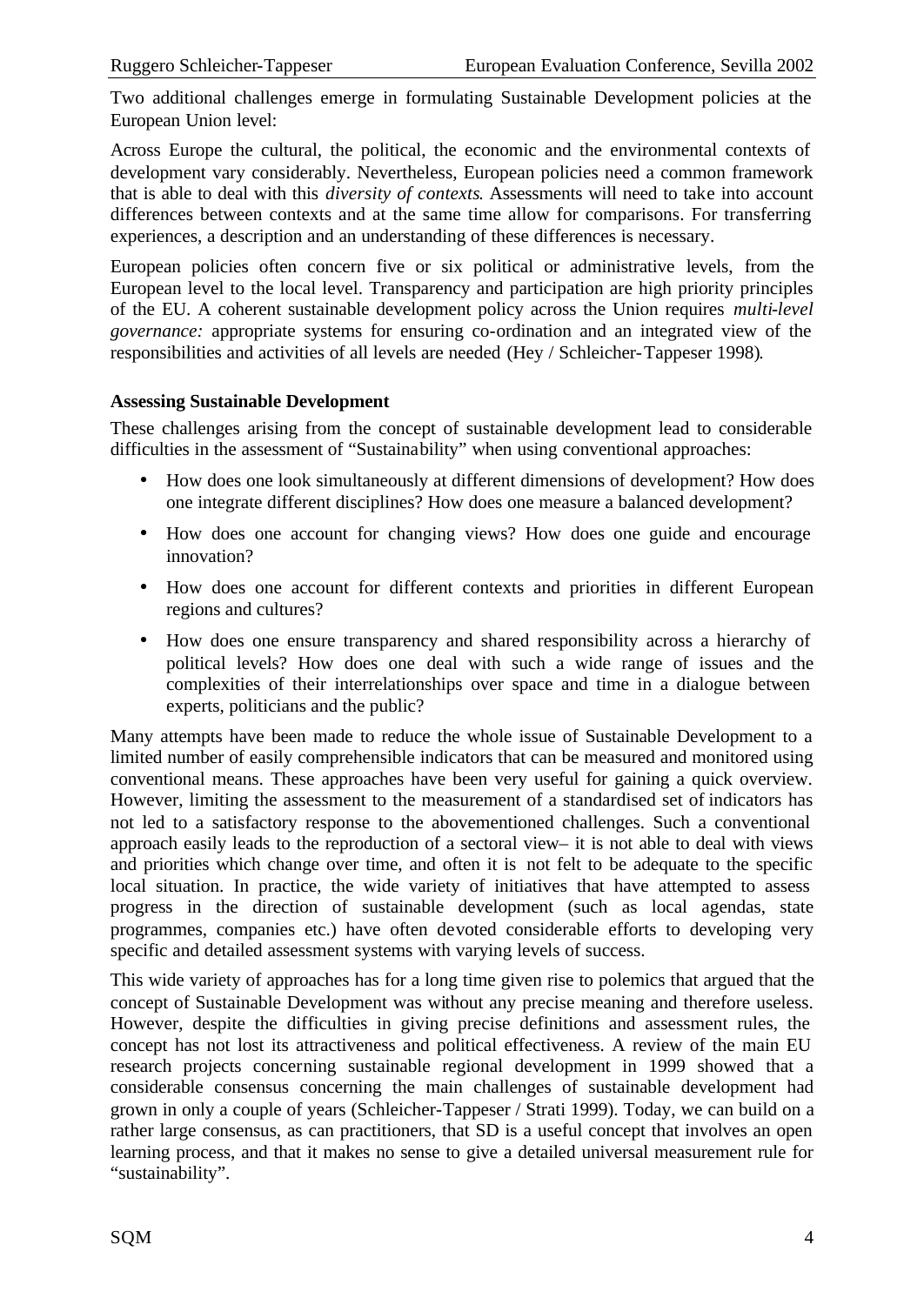We therefore need new approaches in assessing Sustainable Development. This is particularly true in the domain of public policies, where – mainly as a result of continued efforts of the European Commission – the concept of evaluation has made considerable progress in recent years, yet it is far from being generally understood (Schubert et al. 2001, Meyer / Martinuzzi 2000, Toulemonde 2000). In the business world, the necessity of dealing with complexity and continuous change has led to several concepts that may be most useful in this context: "change management", "quality management", "learning organisations", are all concepts that have abandoned the old "command and control" approach and try to make use of systematic self-reflexive learning processes. Our democratic systems indeed rely more or less systematically on these kinds of feedback mechanisms – many administrations however, still operate on the basis of a rather conventional top-down logic and have difficulties in conceiving of assessments and evaluations as occasions for learning.

Understanding Sustainable Development as a collective learning process is the key to developing adequate assessment systems. Learning continuously changes the perspective concerning what could and should be done (the objectives) and how it could and should be done (means and methods). Assessments can help on both levels.

They can help in learning what should be done:

- by analysing a situation
- by identifying alternative developments and actions
- by specifying and revising objectives

And they can help in learning how to do better:

- by monitoring progress towards set objectives and refocusing actions
- by reminding that the different dimensions of development need consideration
- by comparing different approaches
- by exchanging experiences between different contexts.

To consider assessments as tools for learning implies that those who are involved in assessments should be interested in learning. On the one hand it is therefore important to motivate and to enable people to learn from these assessments. On the other hand we must recognise the long tradition of command and control and the limited openness to new approaches in many cases. Hence it is advisable to provide very simple assessment tools for simple cases.

The aforementioned concept of *Quality Management* seems to be particularly appropriate for developing a new assessment approach (Strati / Schleicher-Tappeser 1999). Its widespread use in industry facilitates acceptance and understanding. Also, we intuitively accept that quality is always relative, it can never be reached absolutely. Quality Management means that permanent attention to quality is important at every stage of "production", everybody at all levels shares the collective responsibility. The emphasis of a quality management system lies on the procedures. Objectives and criteria are not fixed forever, they are re-examined on a regular basis. The transparency of objectives, continuous monitoring and regular evaluation are constitutive elements of such a learning system.

In the case of industrial environmental policies a paradigm shift from "command and control" towards "quality management" has already taken place: the introduction of environmental quality management systems has brought about a quantum leap in the efforts towards improved environmental performance. It has also shown how much still is to be learned. However, many examples demonstrate that minimum standards and their enforcement by public authorities do not by any means become obsolete. The same holds true for Sustainable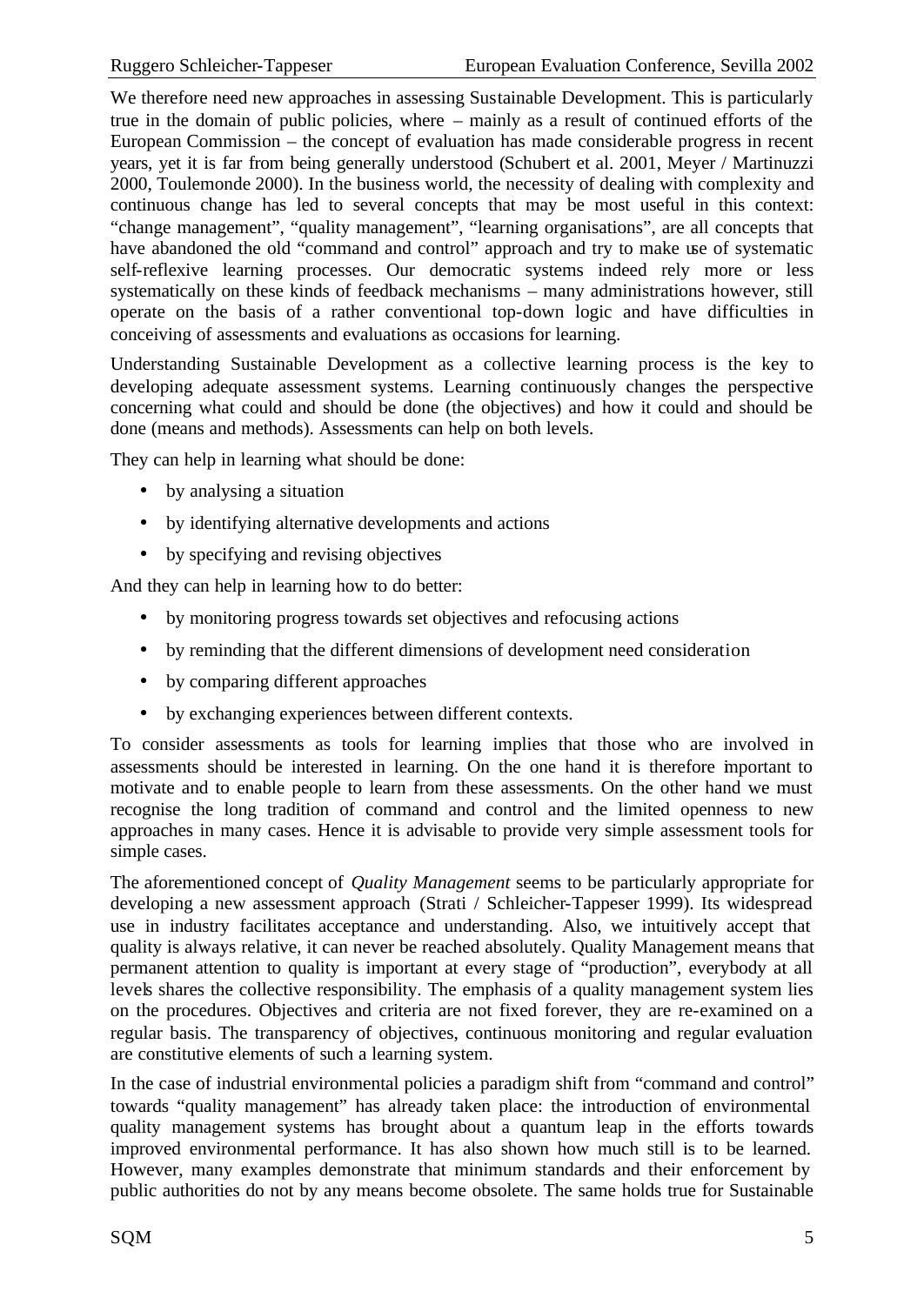Development: the concept of SD and the best assessment systems will never replace the highly differentiated system of regulations developed as a result of environmental, economic and social policies over the last two hundred years. But note that the concept of SD is something different, it amounts to more than the sum of these regulations and standards.

It is helpful to distinguish between a "*defensive*" and a "*constructive*" approach to Sustainable Development. There are many administrators who would like to have an assessment tool that tells them that they do no major harm, which guarantees that nobody can blame them for supporting "unsustainable" activities. They would be happy with additional checklists leading to a final stamp which confirms that all is well. However, they are aware that final users would be reluctant to fill in another series of control forms in order to get public aid or service. Indeed, procedures of this kind could easily be integrated into conventional administrative practices, but they would not really add new elements to existing legal requirements (which surely could be improved), they would create supplementary complications in the name of sustainable development and would provoke resistance and demotivation in the public. A less defensive and more constructive approach would need to involve the encouragement of learning and innovation.

#### **Sustainable Quality Management**

In order to respond to these challenges and to operationalise the concept of Sustainable Development without loosing its innovative and constructive characteristics, we have developed the system "*SQM – Sustainable Quality Management ®*" over recent years. Since 2001 it is being commercia lised by the *SQM-praxis* company.

"SQM – Sustainable Quality Management ®" is a versatile system for the assessment and management of all kinds of sustainable development processes. Its basic concepts were developed in 1996-1998 in the INSURED ("Instruments for Sustainable Regional Development") EU research project funded by the ENVIRONMENT programme (Schleicher-Tappeser et al. 1997; Schleicher-Tappeser et al. 1998). Since then it has been further developed in a series of research and pilot application projects in different European Countries.



**Figure 1: Use of SQM appraisals over the whole policy cycle**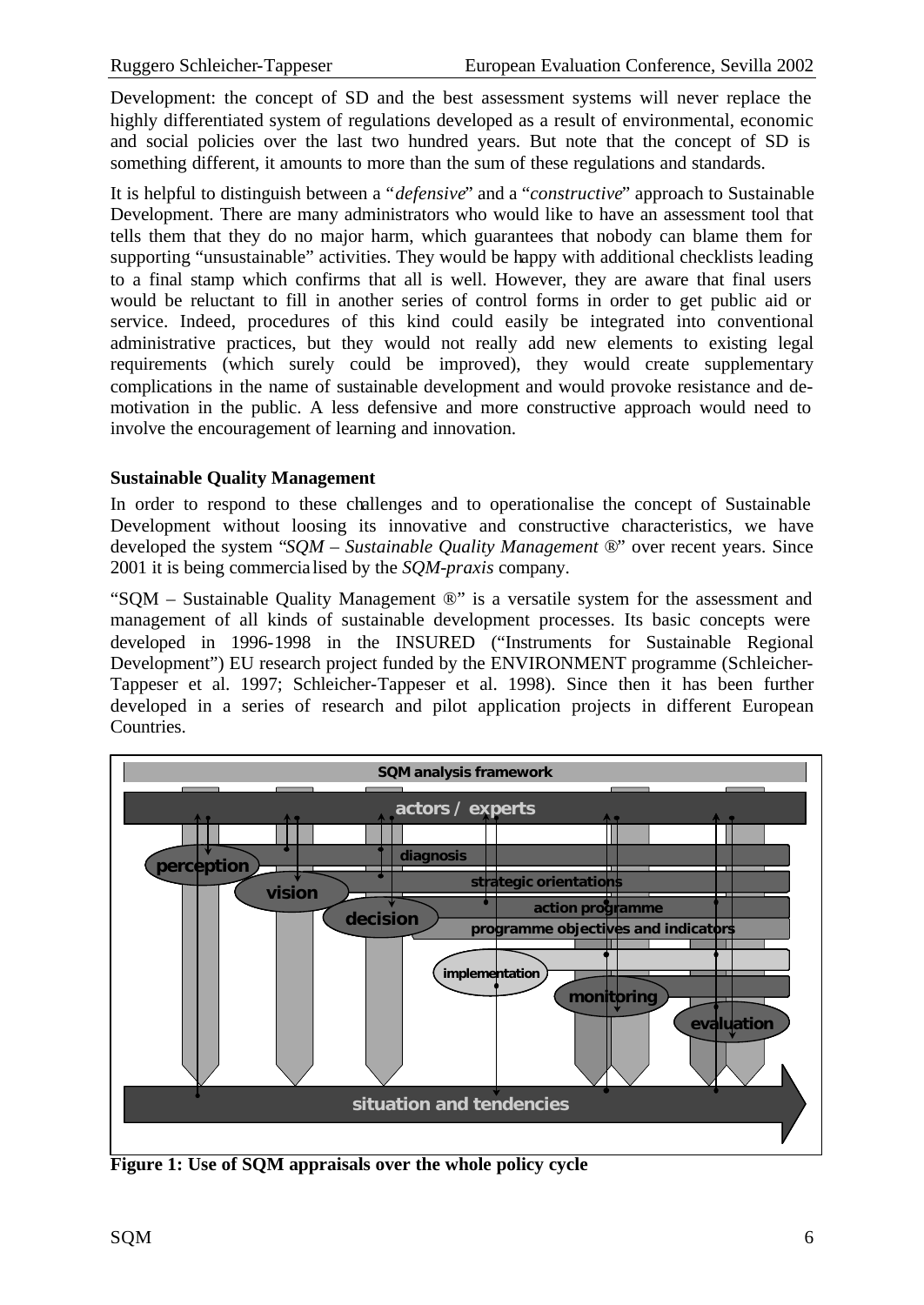SQM is a modular system that can be adapted to a wide variety of different users and tasks. It consists of *concepts* (including the general analysis framework), a wide variety of application *methods* and internet-based software *tools*.

The SQM system has been constructed around basic appreciation procedures in order to provide support at every step through the whole policy cycle (see Fig. 1). Special attention is being given to developing a complete set of methods and tools for the management of Structural Funds programmes. However, the application of SQM shall not be limited to Structural Funds, it is a general approach for the management of sustainable development processes in the most varied circumstances.

The *SQM analysis framework* consists of 32 rather general aspects that can be applied to and refined in different contexts. It can be regarded as a kind of "language" in which different points of view, priorities and contexts can be expressed. From the beginning, SQM has been designed to allow for intercultural exchange and discussion in Europe. In effect, this approach to providing a common framework of dimensions to be considered has proven to be most useful for intercultural communication.

*SQM methods* are designed to support learning processes and to facilitate the involvement of a large variety of actors: experts, administrators, politicians, local actors etc. They concern the appreciation technique itself, the facilitation of workshops, inquiries by questionnaires, the integration of given indicator systems, the development of strategies and programmes, teaching, and the exchange of experiences.

The *SQM online tools* combine these elements and provide efficient support for different users and tasks over the internet.

| $SQM -$ Sustainable Quality Management $\mathbb{R}$<br>a modular system for the management of sustainable development processes                                                 |                                                                                                                                                                                                                                                                                                                       |                                                                                                                                                                                                                             |  |  |  |  |  |
|---------------------------------------------------------------------------------------------------------------------------------------------------------------------------------|-----------------------------------------------------------------------------------------------------------------------------------------------------------------------------------------------------------------------------------------------------------------------------------------------------------------------|-----------------------------------------------------------------------------------------------------------------------------------------------------------------------------------------------------------------------------|--|--|--|--|--|
| <b>Concepts</b>                                                                                                                                                                 | Sustainable Development as regulative idea and dynamic process<br>Quality Management of development processes, evaluation<br>Subsidiarity as a central concept of governance                                                                                                                                          |                                                                                                                                                                                                                             |  |  |  |  |  |
| <b>Framework</b><br>the SQM analysis framework                                                                                                                                  | <b>Methods</b>                                                                                                                                                                                                                                                                                                        | <b>Tools</b><br>Internet-based online-tools                                                                                                                                                                                 |  |  |  |  |  |
| <b>ORIENTATION:</b><br>10 Components of<br>Sustainability<br><b>SOCIAL POTENTIAL:</b><br>16 Regional Key Factors<br><b>ACTION DYNAMICS:</b><br>6 Basic Transformation<br>Levers | diagnosis of situations<br>strategy and programme<br>$\bullet$<br>development<br>monitoring and evaluation<br>$\bullet$<br>of programmes and<br>projects<br>SQM-appraisal combining<br>$\bullet$<br>qualitative and<br>quantitative analysis<br>participative facilitation<br>synthesis and visualisation<br>training | SQM.guide: public guide<br>to funding programmes<br>SQM.progman: tool for<br>managing funding<br>programmes<br>SQM.project: versatile<br>expert tool for SQM-<br>related projects<br>SQM.experience:<br>experience exchange |  |  |  |  |  |

#### **Table 1: The SQM system**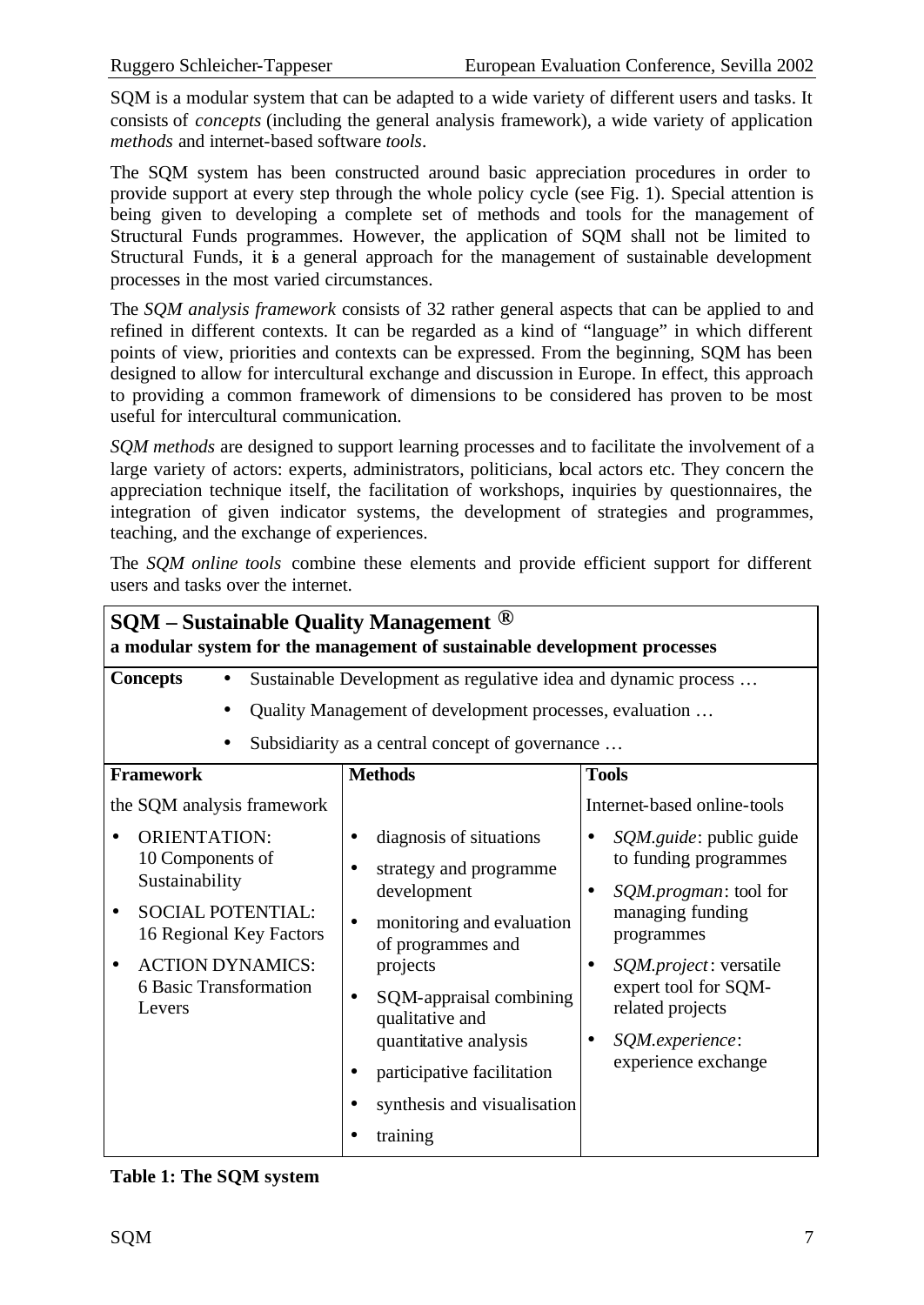#### **The SQM analysis framework**

In order to provide a better understanding of SQM a short explanation of the SQM analysis framework and the actual assessment procedure are necessary.

The three groups of aspects contained in the *SQM analysis framework* are the answers to three simple questions:

- Which direction do we choose for our future?
	- $\rightarrow$  The principles of sustainable development: ORIENTATION
- Which are the societal forces and the capacities for co-operation?
	- $\rightarrow$  The local key factors for a sustainable development: SOCIAL POTENTIAL
- Which levers could be used for reorienting development?
	- $\rightarrow$  The transformation levers: ACTION DYNAMICS

The ten components of the *ORIENTATION towards Sustainable Development* have been developed by comparing a very wide range of systems and definitions of sustainable development. It is possible to establish a full correspondence with the less systematic 21 principles of the Rio Declaration. The components of the ORIENTATION towards Sustainable Development are also based on three questions:

| <b>SQM</b> analysis framework                                                |                                           |  |  |  |  |
|------------------------------------------------------------------------------|-------------------------------------------|--|--|--|--|
| The ten elements of ORIENTATION towards Sustainable Development              |                                           |  |  |  |  |
| What do we want to sustain?                                                  | <b>The Development Dimensions</b>         |  |  |  |  |
|                                                                              | Environmental dimension                   |  |  |  |  |
|                                                                              | Economic dimension                        |  |  |  |  |
|                                                                              | Socio-cultural dimension                  |  |  |  |  |
| Which conflicts of interest are The Equity Dimensions<br>driving the debate? |                                           |  |  |  |  |
|                                                                              | Social and gender equity (inter-personal) |  |  |  |  |
|                                                                              | Equity between regions (spatial)          |  |  |  |  |
|                                                                              | Equity between generations (temporal)     |  |  |  |  |
| Which basic approaches can The Systemic Principles<br>help us?               |                                           |  |  |  |  |
|                                                                              | Diversity                                 |  |  |  |  |
|                                                                              | Subsidiarity                              |  |  |  |  |
|                                                                              | Networking / Partnership                  |  |  |  |  |
|                                                                              | Participation                             |  |  |  |  |

#### **Table 2: The SQM analysis framework**

The first three elements are the common three basic dimensions of Sustainable Development with the third one encompassing what some other systems call "society" rather than merely the usual "social" aspects. These are looked at in more detail in the second group which has proved to be very useful for discussing the "future generations" issue in relation to other equity conflicts that have driven policies historically. The most innovative part is the "Systemic Principles": they are a systematic synthesis of various underlying principles often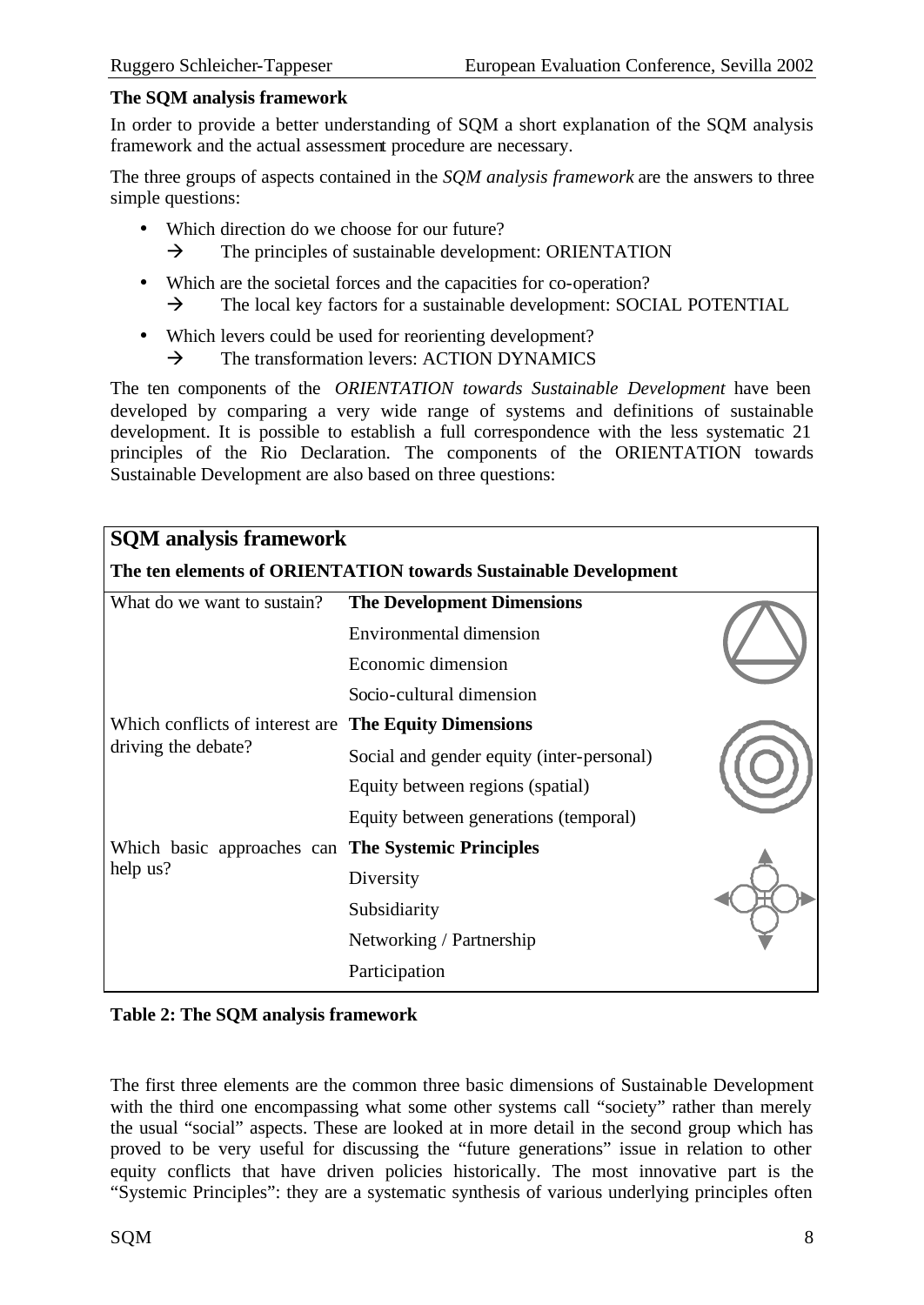mentioned in this context but usually mt seen as core elements of the concept of Sustainable Development. To include these kinds of more basic orientations in practice requires some additional initial explanations, but it has proven to be extremely helpful in discussing essential relationships and in elaborating strategies.

The second major group of aspects in the SQM analysis framework concerns the *SOCIAL POTENTIAL*. Sixteen key factors for local sustainable development have been identified in order to describe the co-operation and communication structure in a given community. In fact, these elements allow for the identification of the obstacles and the particular potentials for promoting sustainable development in a given local or regional context. For the comparison of experiences in different contexts and cultures and for evaluating their transferability, a description of the contexts in these terms has been shown to be essential.

Finally, for analysing and designing actions, policies and programmes, the third group of the SQM analysis framework proposes the six basic "transformation levers" that describe the ACTION DYNAMICS.

#### **The SQM assessment procedure**

Depending on the specific appraisal task and the specific circumstances, an appropriate selection of these 32 rather general aspects is used in carrying out an SQM appraisal, e.g.

- for analysing the situation and the trends in a territory
- for analysing the intentions of a policy or a programme
- for evaluation proposals
- for evaluating projects and programmes

#### etc.

The standard SQM appraisal consists of the following steps:

- 1. select the aspects to be considered
- 2. collect some key quantitative data concerning each aspect
- 3. carry out a qualitative SWOT analysis concerning each aspect (Strengths, Weaknesses, Opportunities, Threats)
- 4. attribute an importance to each single mention in the SWOT analyses (0 to 5 points)
- 5. attribute an importance to the Strengths, Weaknesses, Opportunities and Threats of each aspect
- 6. synthesise these latter importances to a graphical profile that allows to identify the "hot spots"
- 7. compile the most important single mentions concerning Opportunities and Threats for the identification of where more detailed analysis is necessary or for planning concrete actions
- 8. define sub-aspects for a more detailed appraisal where appropriate
- 9. identify indicators for detailed monitoring where appropriate.

The central element of this procedure is the SWOT analysis. Its advantages in this context are that it allows in particular

• the inclusion of qualitative appraisals by experts and laymen and the refinement of the analysis step by step as appropriate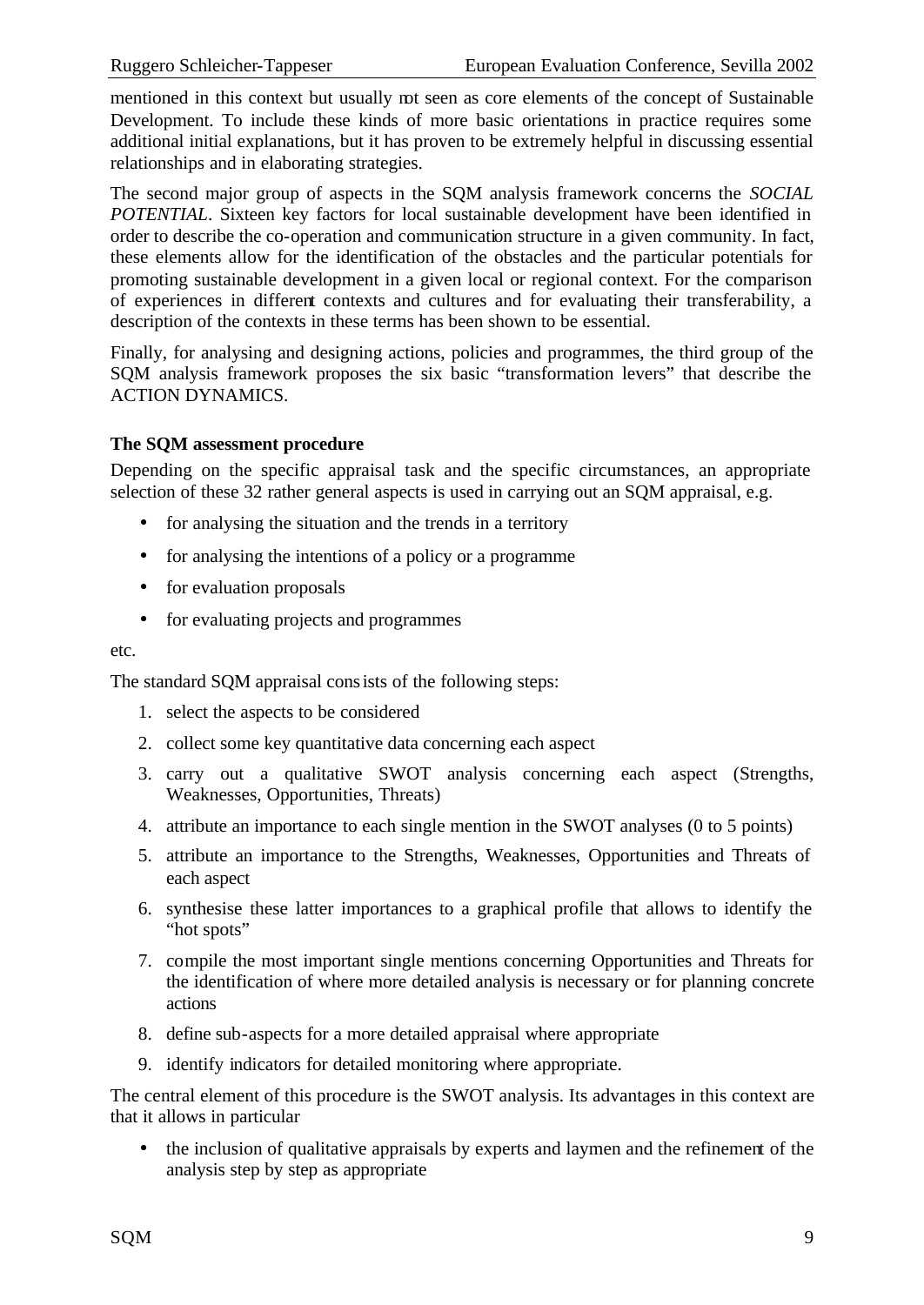- the discussion of the dynamics of a situation and the discovery of new opportunities by examining the Weaknesses and the interrelationships between different aspects
- the structured collection of concrete ideas for action
- the provision of a framework which is equally useful for group discussions and individual questionnaires, and for the inclusion of highly precise expert information and for the representation of the more general perceptions and priorities of local actors

For involving less experienced participants it is advisable to translate the general aspects into questions which are more pertinent to the actual task and situation.

Every SQM appraisal can be characterised by

- the object (territory, document, project, programme ...)
- the perspective (present situation, intentions, results, procedures...)
- the aspects (elements of the SQM analysis framework)
- the judging subject (local actor, external evaluator ...)

Therefore, the SQM assessment can be used for a wide variety of tasks in different ways. E.g. in evaluating policies and programmes, it allows to combine judgements of external experts with participative evaluations conceived as a collective learning process of the actors involved.

|                 | <b>ORIENTATION</b>         | S                              | W                       | O                | Т                       |
|-----------------|----------------------------|--------------------------------|-------------------------|------------------|-------------------------|
| O <sub>1</sub>  | Environment                | $\bullet\bullet\bullet\bullet$ | $\bullet\bullet\bullet$ | $\bullet\bullet$ | $\bullet\bullet$        |
| O <sub>2</sub>  | Economy                    | $\bullet\bullet\bullet$        | ,,,,,                   |                  | 0000                    |
| O <sub>3</sub>  | Socio-Culture              | $\bullet\bullet\bullet$        | $\bullet\bullet$        |                  | $\bullet$               |
| O <sub>4</sub>  | Equity between individuals | $\bullet\bullet\bullet$        | $\bullet\bullet\bullet$ |                  | $\bullet\bullet$        |
| O <sub>5</sub>  | Equity between territories | $\bullet\bullet\bullet\bullet$ |                         | DO               | $\bullet\bullet\bullet$ |
| O <sub>6</sub>  | Equity between generations | $\bullet\bullet\bullet$        | $\bullet\bullet$        | 0000             | $\bullet\bullet\bullet$ |
| O <sub>7</sub>  | Diversity                  | $\bullet\bullet\bullet$        |                         | n a a a i        | $\bullet$               |
| O <sub>8</sub>  | Subsidiarity               | $\bullet\bullet\bullet\bullet$ | $\bullet\bullet$        |                  | $\bullet\bullet$        |
| O <sub>9</sub>  | Partnership / Networks     | $\bullet$                      |                         |                  | $\bullet\bullet\bullet$ |
| O <sub>10</sub> | Participation              | $\bullet\bullet$               | n o e                   |                  |                         |

#### **Table 3: Example of an SQM profile**

#### **Experiences in using the SQM system**

An early successful experience with parts of the SQM framework involved a dialogue project between seven European regions. Representatives of the environmental administrations of Emilia-Romagna, Rhône-Alpes, Midi-Pyrénées, Vorarlberg, Baden-Württemberg, Wallonie and the Province of Gothenburg had come together in a series of workshops to draw common conclusions from their experiences with sustainable development projects. However, they had serious difficulties in agreeing on a common terminology and on a framework for evaluating their projects. The later introduction of the SQM framework allowed the formulation of the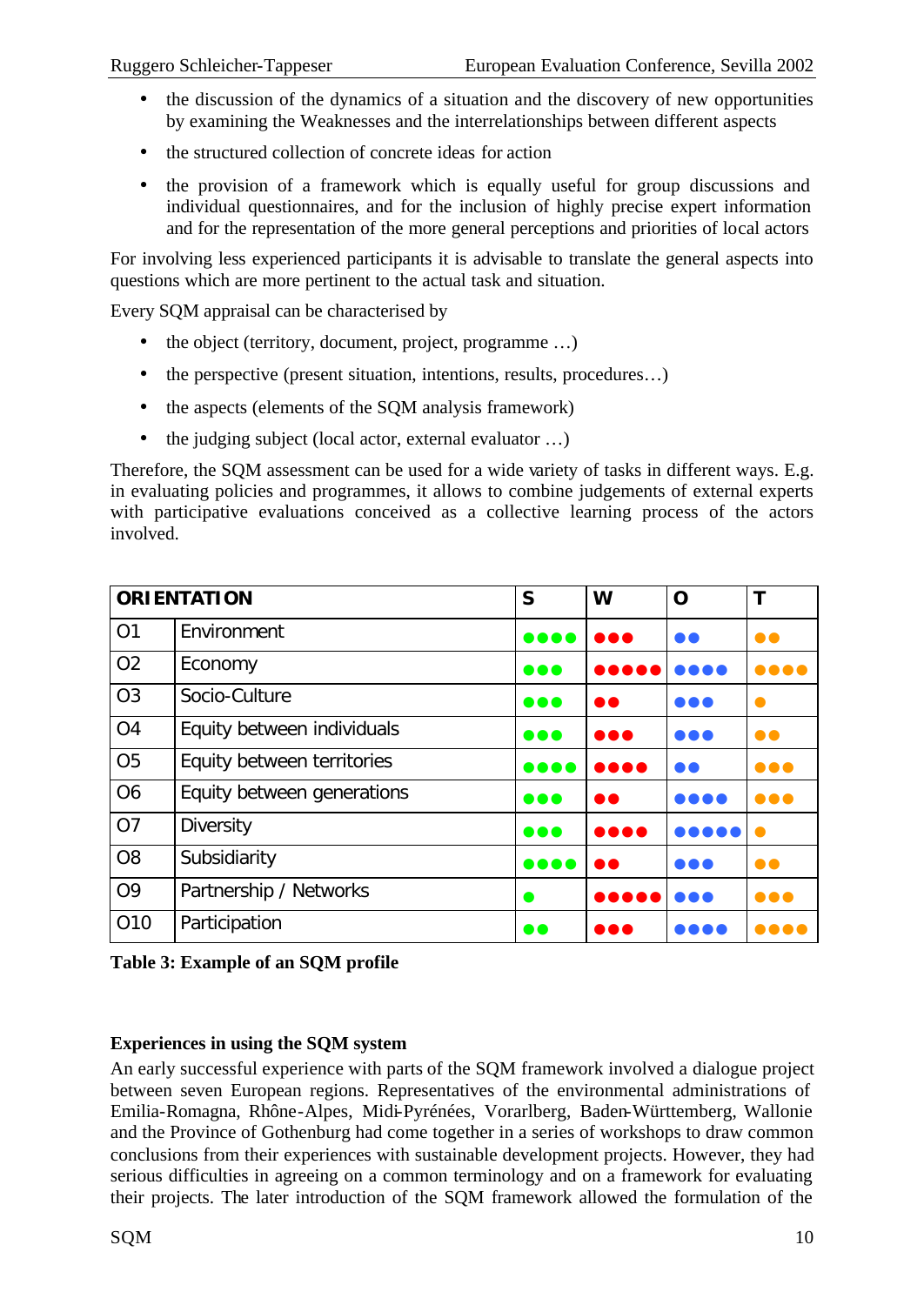differing priorities in the interpretation of SD, the considerable improvement in the mutual understanding of those of very different backgrounds, the evaluation of the projects within a common framework, the discussion of the transferability of experiences and the formulation of a series of pertinent conclusions and recommendations concerning SD policies at the regional level. Particular advantages of the framework were shown to be that it allowed the formulation of different points of view and priorities within the larger debate concerning SD, that the basic categories could be understood in different cultures, and that assessments using this framework were very suitable for a collective learning process (ARPE / Schleicher-Tappeser / Faerber 1997).

An important occasion for testing and promoting the SQM approach was a series of twelve pilot projects funded by DG Regio concerning the integration of the concept of Sustainable Development into the Structural Funds. The project, carried out in Midi-Pyrénées, was based on SQM and consisted of a participatory programme development in two small Objective 2 areas. In each of these areas, a working group of local actors went through an intensive learning process, developing a common perception of the difficult and conflict-burdened territories, analysing previous interventions, identifying the main challenges, formulating key strategies and defining the basic structure of a programme. A project team facilitated the workshops, conducted supplementary interviews and synthesised the results of workshops and questionnaires. The second generation of supporting SQM software was developed in parallel with the project. In both territories, the SQM approach proved to be very useful in helping to examine the local situation from an unusual perspective. This allowed local actors to overcome old disputes and to develop genuinely new common visions. However, it was clear that competent facilitation was necessary in order to find the right balance between breaking up old stalemates and ritual discussions on the one hand and providing the security that a useful result would emerge on the other hand. Feedback from the local actors and the results were very positive although some lessons had to be learned concerning a simplification of the procedures (ARPE / Schleicher-Tappeser 1999). In the evaluation of the twelve pilot projects carried out on behalf of the EU commission, SQM was considered to be the most advanced system in this context (Moss et al. 2000).

Subsequent projects in Midi-Pyrénées also showed that with simplified procedures an SQMbased participatory programme development inevitably takes a longer time than the more usual top-down programming. A Franco-German cross-border development project in a small rural area on the Rhine confirmed later that larger SQM appraisal questionnaires can only be used with people with a certain experience in systematic development discussions: for local actors at the village level without other representative experiences, workshops seem to be the only adequate method of involving them into SQM-based discussions on community development. Participatory processes at the local level therefore do not allow to utilise the full range of differentiated concepts of the SQM framework. To become acquainted with the concept of Sustainable Development and with the SQM framework inevitably takes some time. The complexity of the approach must be carefully adapted to the capabilities and the motivation to learn of the actors involved. Whereas programme development is a creative process which requires experienced guidance with sensibility and flexibility, subsequent tasks in the management of the programme can be structured in a more formalised way. For the current Structural Funds programmes in Midi-Pyrénées the EURES-Institute and SQM-praxis are now implementing a public website consisting of a public guide to the complex programme including the opportunity for project proposers to pre-evaluate for themselves their project proposals in terms of Sustainable Development and the objectives of the programme. A series of difficult questions had to be solved in transferring adequately the experiences of direct consultation to the anonymous format of the internet (see www.sqmpraxis.net).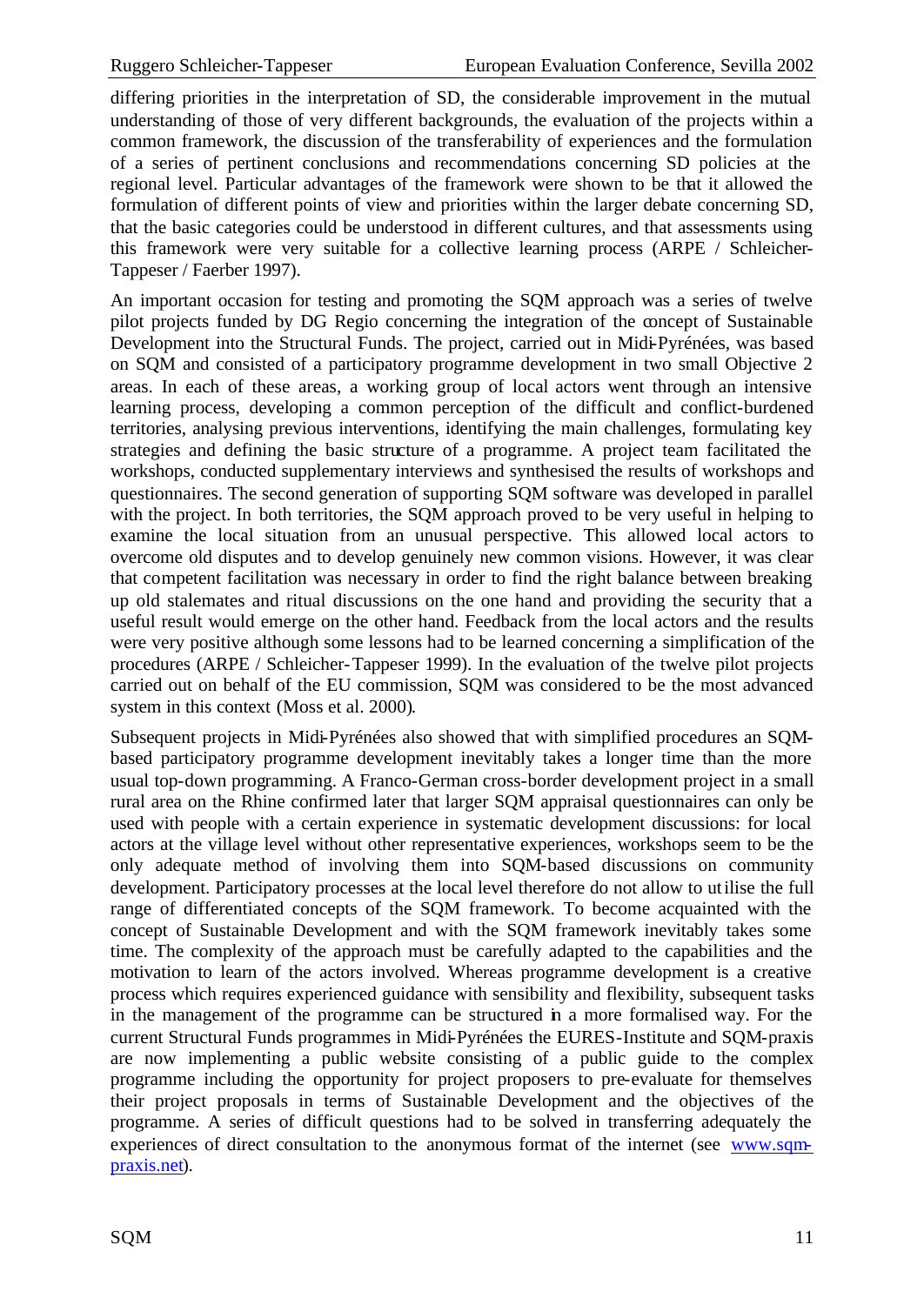| <b>SOM</b> – Examples of projects                                                                                                                                   |
|---------------------------------------------------------------------------------------------------------------------------------------------------------------------|
| 1998: Towards Sustainable Development: Experiences and Recommendations of seven<br>European Regions. PACTE programme. (FR, IT, BE, SE, DE, AT)                      |
| 1998: Development of procedures for the consideration of SD criteria in the awarding of<br>Structural Funds. Saxony (DE)                                            |
| 1999: D2MiP: a DG Regio pilot project in Midi-Pyrénées (FR) concerning the participatory<br>elaboration of local objective 2 programmes. Evaluation by DG Research. |
| 2000: Proposal of a charter for the Local Agenda 21 in Florence (IT)                                                                                                |
| 2000: PROMETEO: CD-ROM for supporting project development respecting the principles<br>of SD for the Engineers Association of Cosenza (IT)                          |
| 2000-01:KARMIS: Cross-border landscape development scheme Marckolsheim-Sasbach-<br>Endingen (FR/DE).                                                                |
| 2001-02: SQM guide MiP: internet-based programme guide for the Midi-Pyrénées structural<br>funds with auto-evaluation facility for project proposals (FR)           |
| 2001-02: D2ParcsMiP: Programme development for 3 Regional Natural Parks in Midi-<br>Pyrénées (FR)                                                                   |
| 2002-04: INNESTO: EU research project concerning "Sustainable District Logistics" (IT,<br>DK, DE, SP, NL)                                                           |

#### **Table 4: Examples of projects using the SQM system**

#### **SQM online tools**

On the basis of these experiences *SQM-praxis* is now creating a third generation of software tools which will be available online via the Internet. This allows the provision of an integrated modular system of tools for all tasks that occur in managing public funding programmes. The coherent, and at the same time flexible, structure based on the SQM concepts allows the implementation of complex management systems with differentiated access rights for all those working in such a programme, ensuring transparency, ease of communication and coherent monitoring and evaluation. Better projects, more transparent programmes, more focused activities, more meaningful evaluations, and finally also reduced costs should result.

The first SQM online tool to be ready is SQM.guide. It has been designed for programme managers who want to considerably improve their relation to the public and the quality of funding proposals. SQM.guide allows all potential project proposers to find within very short time even in large and complicated programmes the programme elements (actions, submeasures etc. ) which might be applicable to their ideas. Once they have identified an appropriate funding source, they are invited to make a own evaluation of their proposal with regard to the objectives of the choosen programme element and to a number of dimensions of sustainable development.

The next tool to be available on the Internet is SQM.project. It has been designed for experts who want to develop or to evaluate programmes. A combination of well-tested instruments for data collection, qualitative appraisal, synthesis, task management, cooperation of large teams and presentation allows to support a wide range of programming and evaluation taks, especially with SQM methodologies.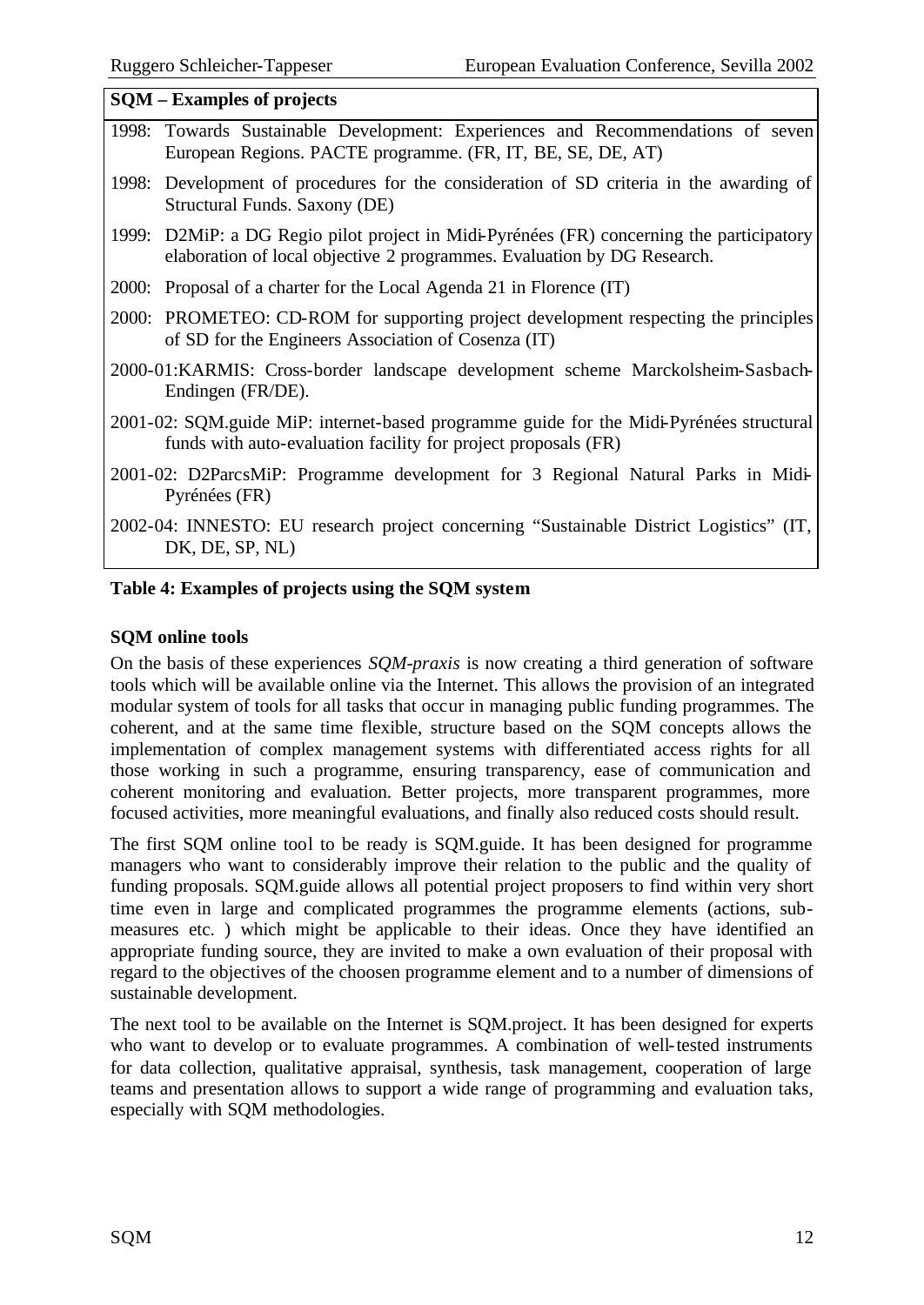

 **Fig. 2: Use of SQM online tools in the context of public funding programmes**

## **Evaluating with the SQM system**

Using the SQM system for standard evaluation tasks such as mid-term or ex-post evaluations of Structural Fund programmes promises considerable gains in efficiency and in quality:

- The SQM approach to Sustainable Development is so comprehensive that it encompasses all basic objectives and horizontal principles of European Policies. All specific assessments and evaluation questions required by the EU commission can be integrated in the SQM evaluation approach. The coherent logic of the framework allows to optimise the procedures. Systematically combining the results of a set of basic assessments allows to answer a wide range of evaluation questions very efficiently.
- The comprehensive overview provided by evaluations with the (scaleable) SOM framework often constitutes a noticeable added value compared to usual terms of reference. The systematic way of using qualitative appraisals leads to a high degree of reliability since in many cases officially required quantitative data are missing. However, there are no limits to transparently embedding hard data in more comprehensive expert judgements.
- The SOM approach has been developed and tested in a number of EU countries. The SQM terminology has been developed in four languages, others are to follow. In multinational evaluations this can considerably facilitate communication.
- The SQM analysis framework can be used for monitoring and evaluation throughout the whole life-cycle of a programme. Once it has been introduced, additional efficiency gains can be expected in subsequent steps.
- Quite independently from the SQM approach, the SQM internet tool SQM.project allows for an efficient and transparent definition, management and presentation of the evaluation process. Easy and transparent handling of large numbers of judgements allows to involve large numbers of actors and experts in such a process. Workshops, questionnaires, presentation of partial results and confrontations of different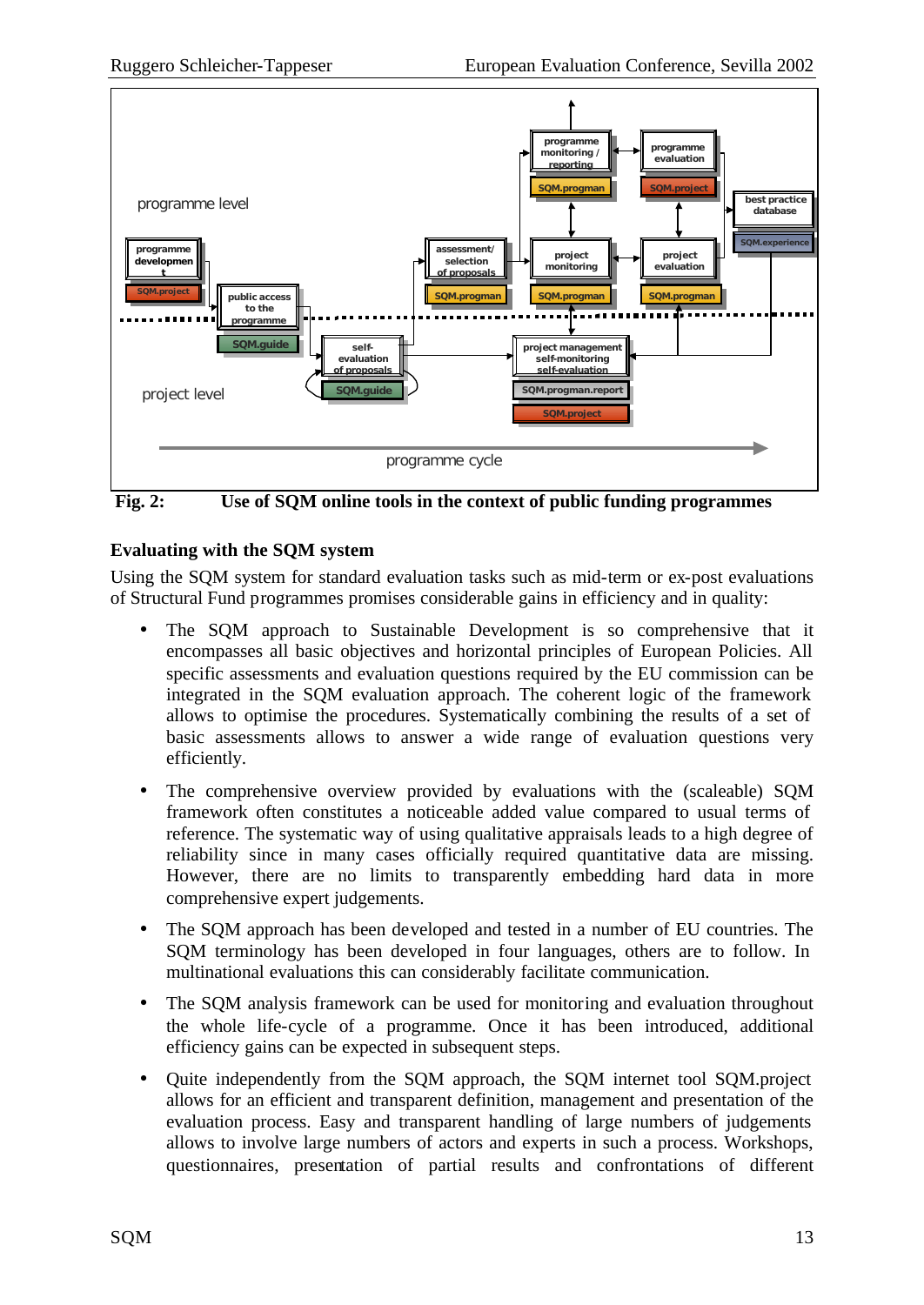judgements are well supported by SQM.project. The flexible configuration of the tool allows to combine different evaluation approaches.

Therefore, as originally intended, evaluations with SQM can be really conceived as learning processes which provide an added value for all involved. Previous positive experiences with participative evaluations (Schleicher-Tappeser / Schröder 1998) have shown that a coherent framwork is important for keeping additional efforts low. In this way evaluation can become an motvating experience for all involved which which costs less and brings much more than traditional control-oriented approaches.

#### **Conclusions**

- 1. European Structural Funds are a most important laboratory for exploring the new challenges, opportunities and difficulties in view of new concepts of governance and sustainable development.
- 2. Sustainable Development must be conceived as a learning process. In order to facilitate such a process, new forms of governance are needed. Governance questions cannot be dissociated from the concept of Sustainable Development – they must be considered as an integral part of it.
- 3. Sustainable Development is a new paradigm with far-reaching consequences. It is not a new discipline. The understanding of the full range of implications of this new concept and its dissemination will take a long time.
- 4. Evaluation is an essential element of learning processes. Therefore, evaluation has to play an important role in Sustainable Development. The endeavours of the European Commission to develop an adequate evaluation culture for the Structural Funds are most important in this context
- 5. The concept of SD sometimes encounters considerable resistance because it challenges conventional power structures. Changes of governance patterns may take a long time and require good promoters. A careful analysis of the social potential of a community may be extremely helpful in these cases.
- 6. The experiences with SQM have shown that it is possible to realise the concept of SD into the form of operational tools without loosing the innovative and challenging character of the original concept. However, the best tools can be useless if powerful actors are nor ready for change.
- 7. Intercultural co-operation and confrontation is essential for understanding the role and the potential of the concept of SD. As a paradigm shift involves the difficult questioning of assumptions and perspectives previously taken for granted, confrontation with the views of other cultures can be as fruitful as confrontation with other disciplines. Europe has a unique opportunity in this sense.

#### **References**

More detailed information and literature concerning SQM can be found on the web-site www.sqm-praxis.net. Many of the references quoted here are available for download.

ARPE, Agence Régionale pour l'environnement de Midi Pyrénées/ Schleicher-Tappeser, Ruggero, (1999): D2MiP: Développement Durable en Midi-Pyrénées - programmation pilote des Fonds Structurels. Rapport Final. Toulouse: ARPE.